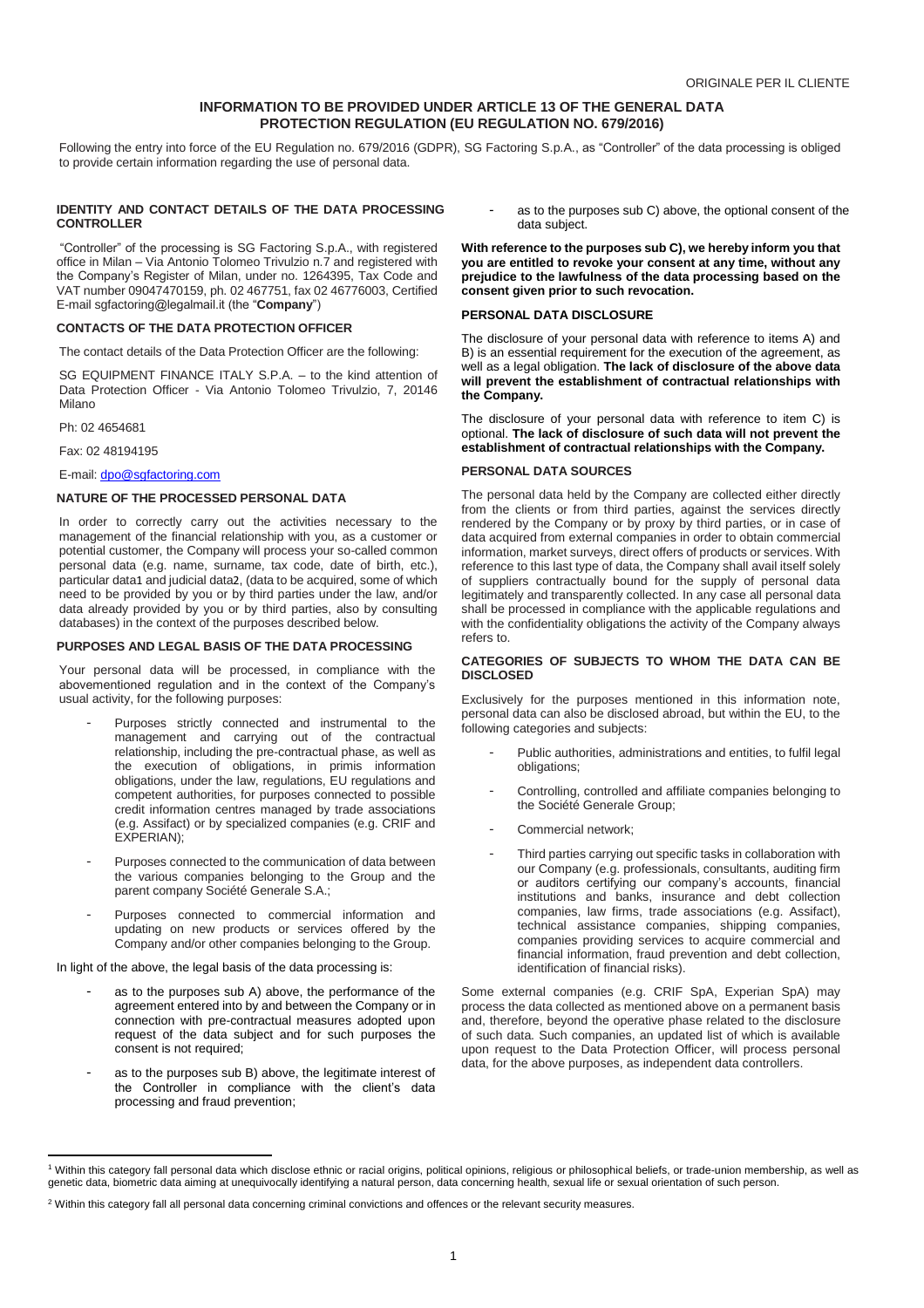# **DATA PROCESSING METHODS**

The processing of your personal data will be carried out as follows:

- Data collection;
- Registration, for storage purposes in paper and electronic archives;
- Organisation and processing of the personal data contained in the electronic archives. Such activity also includes the use of selection, extraction and comparison of personal data instruments;
- Disclosure to other third parties designated by us.

Therefore, the processing methods of your personal data will be carried out through manual, IT and electronic instruments in order to memorise, manage and transmit data, to connect personal data belonging to other subjects, based on qualitative, quantitative and time criteria, repeated or definable from time to time.

The confidentiality of the data is guaranteed by means of appropriate technical and organisational measures, so to minimize the risks connected to destruction, loss, amendment, unauthorised disclosure or accidental or illegal access to transmitted, archived or otherwise processed personal data.

## **DURATION OF DATA STORAGE**

All data shall be stored for the time necessary to the management of the contractual relationship, it being understood that following 11 years from the termination of the relationship with the client, the relevant data shall be deleted, except for the cases set forth by law providing for or allowing a further storage of such data.

As to commercial information activities, in case of the client's optional consent, collected data shall be stored for the time necessary to the relevant marketing purposes (and, in any case, for no longer than 12 months of the termination of the relationship).

#### **DIRITTI DELL'INTERESSATO**

We hereby inform you that you have the following rights regarding your personal data:

Right to access: you are entitled to obtain confirmation from the data protection controller that your personal data are currently being processed and, in such a case, to access your personal data and in particular the information mentioned under article 15 of the General Data Protection Regulation;

Right to rectify: you are entitled to obtain from the data protection controller the rectification of your inexact data, without unjustified delay, as well as the integration of incomplete personal data, also by means of an integrative statement;

- Right to deletion: you are entitled to obtain from the data protection controller the deletion of your personal data, without unjustified delay, should the requirements under article 17 of the General Data Protection Regulation be met;
- Right to limited processing: you are entitled to obtain from the data protection controller the limited processing of your personal data, should one of the conditions under article 18 of the General Data Protection Regulation be met;
- **Right to data portability:** you are entitled to receive, in a structured format of common use and readable by an automatic device, the personal data you have disclosed to a data protection controller, as well as the right to transmit them to another data protection controller, without any impediment caused by the data protection controller, should the requirements mentioned under article 20 of the General Data Protection Regulation be met;
- Right to oppose: you are entitled to oppose at any moment, for reasons related to your particular situation, the processing of your personal data, in the cases and with the modalities set forth by article 21 of the General Data Protection Regulation;
- **Right not to be subject to a decision based uniquely on an automatized processing,** including profiling, giving rise to legal effects regarding you or having analogous material effects on your person, pursuant to article 22 of the General Data Protection Regulation.

As to the exercise of the aforementioned rights, please contact the Controller at the following e-mail address: [privacy@sgfactoring.com.](mailto:privacy@sgfactoring.com) An appropriate feedback will be provided to you according to the timing under GDPR.

## **RIGHTS TO FILE A CLAIM WITH A SUPERVISING AUTHORITY**

You are entitled to file a claim with a Supervising Authority competent in your country or with any Supervising Authority within the European Union.

Milan, \_\_\_\_\_\_\_\_\_ SG Factoring S.p.A.